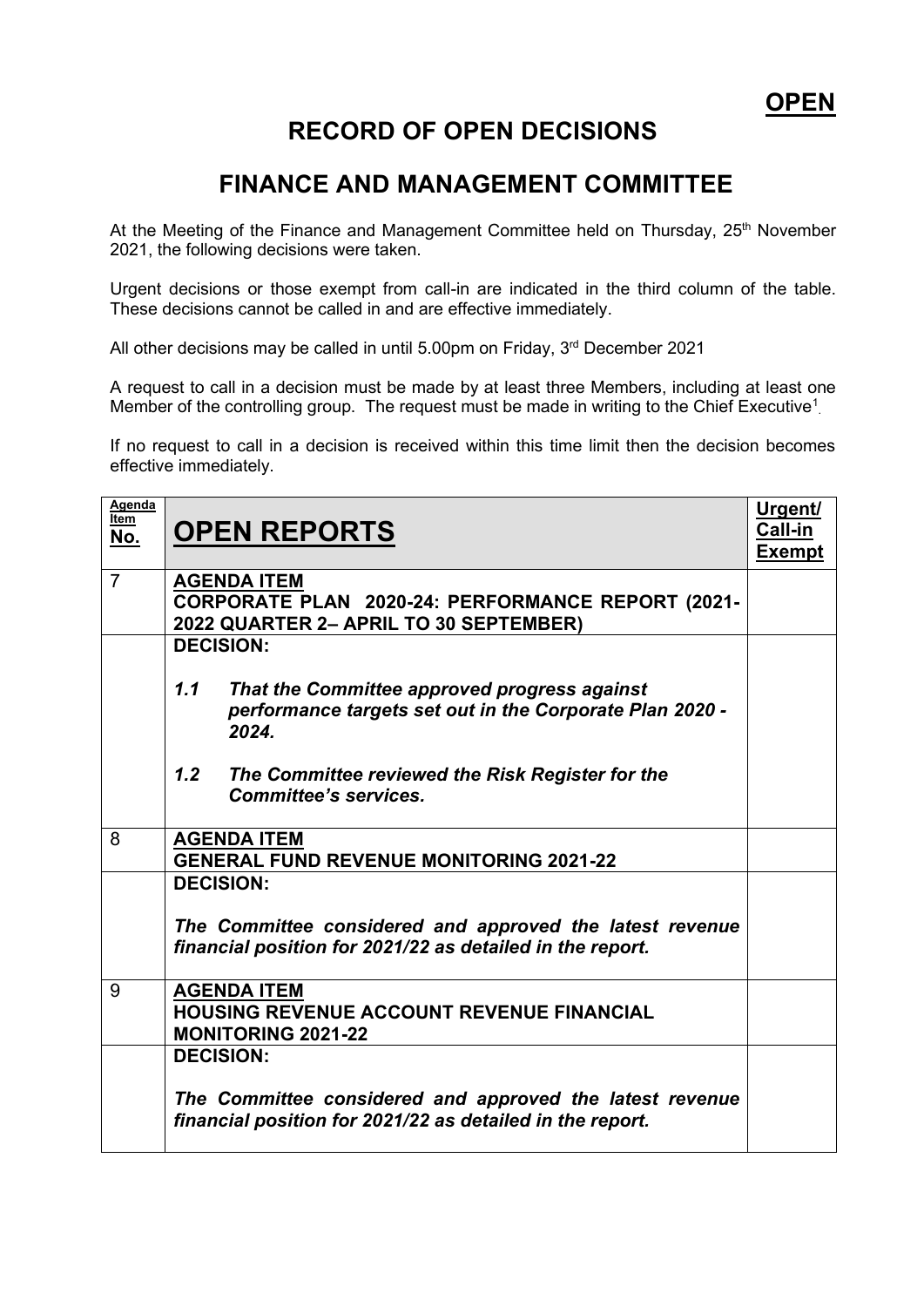| 10 | <b>AGENDA ITEM</b><br><b>COLLECTION FUND 2021-22</b>                                                                                                    |  |
|----|---------------------------------------------------------------------------------------------------------------------------------------------------------|--|
|    | <b>DECISION:</b>                                                                                                                                        |  |
|    | The Committee considered and approved the latest Collection<br>Fund position as detailed in the report.                                                 |  |
| 11 | <b>AGENDA ITEM</b><br><b>CAPITAL FINANCIAL MONITORING 2021-22</b>                                                                                       |  |
|    | <b>DECISION:</b>                                                                                                                                        |  |
|    | The Committee considered and approved the latest capital<br>1.1<br>financial position for 2021/22 as detailed in the report.                            |  |
|    | 1.2<br>The Committee noted the balance of S106 available for use<br>by the Council for capital projects as detailed in Appendix<br>2 of the report.     |  |
|    | The Committee approved an increase in the General Fund<br>1.3<br>contribution to works at Melbourne Sports Park of £4,558.                              |  |
| 12 | <b>AGENDA ITEM</b><br><b>TREASURY MANAGEMENT UPDATE 2021-22</b>                                                                                         |  |
|    | <b>DECISION:</b>                                                                                                                                        |  |
|    | 1.1<br>The Committee considered and approved the latest<br>Treasury Management Update for quarter 2 2021/22 as<br>detailed in Appendix 1 of the report. |  |
|    | 1.2<br>The Committee approved the updated Counterparty List<br>for investments and bank deposits as detailed in Appendix<br>2 of the report.            |  |
| 13 | <b>AGENDA ITEM</b>                                                                                                                                      |  |
|    | <b>COMMENTS, COMPLIMENTS, COMPLAINTS &amp; FREEDOM OF</b><br><b>INFORMATION REQUESTS 01 APRIL 2021 TO 30 SEPTEMBER</b><br>2021                          |  |
|    | <b>DECISION:</b>                                                                                                                                        |  |
|    | The Committee considered and noted the comments,<br>compliments, complaints and FOI requests, as detailed in the<br>report.                             |  |
|    | <b>AGENDA ITEM</b><br>SOCIAL MOBILITY - SUPPORTING ASPIRATIONS ACTION<br><b>PLAN</b>                                                                    |  |
|    | <b>DECISION:</b>                                                                                                                                        |  |
|    | The Committee approved the development of a Supporting<br><b>Aspirations Action Plan for South Derbyshire.</b>                                          |  |